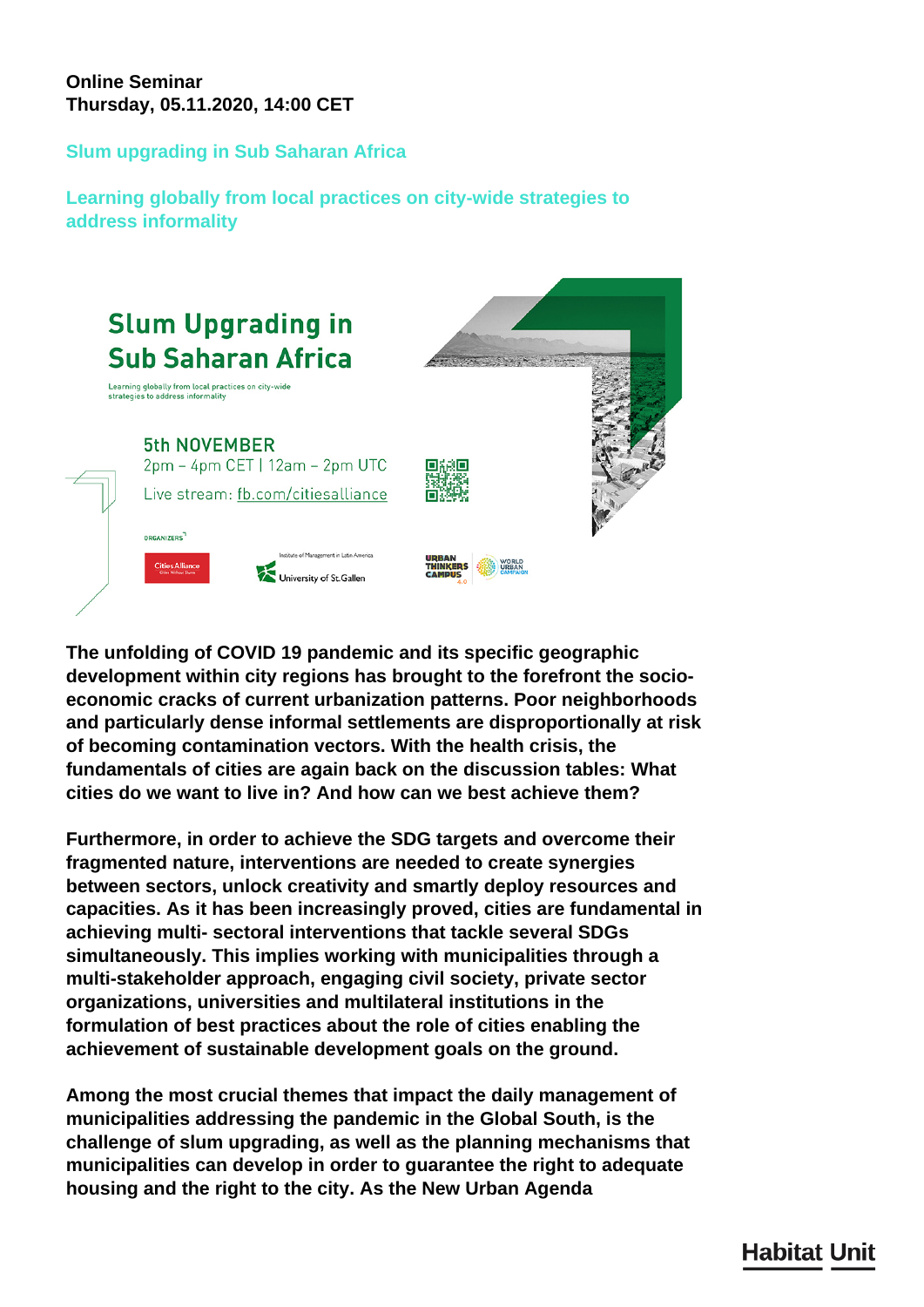**established, housing is at the center or urban development and there is an urgent need to map and develop diagnosis of informal settlements (SDG 11), as well as to establish adequate policies that are able to promote integration to the city and leave no one behind, as part of National Urban Policy frameworks.**

**Addressing these multi-disciplinary challenges imply integrating issues such as participatory multi-level governance, coordination of public policies, city-wide planning, disaster risk management, community building and resilience strategies.**

**The Urban Thinkers Campus (UTC) is an initiative of the World Urban Campaign conceived as an open space for critical exchange between urban researchers, professionals, and decision-makers who believe that urbanization is an opportunity and can lead to positive urban transformations.**

**As part of the UTC initiative, after initiating the debate on successful projects in Latin America, a webinar series is now proposed organized by Cities Alliance and St.Gallen Institute of Management in Latin America (GIMLA) focused on Slum Upgrading in Sub Saharan Africa. This webinar will present three promising city-wide initiatives that aim at improving lives of slum dwellers and reduce the inequality in the access to urban infrastructure and amenities. A round table shall situate these efforts within the larger challenge of the unfolding pandemic by debating ongoing adjustments to the programs as well as the question of how to make slum upgrading a priority in the post-COVID recovery process.**

**Practitioners, academics, and the interested public are invited to join this free webinar and round table debate, as well as the second webinar on Slum Upgrading in Asia on December 4. The insights gained from the debate on three regional experiences in slum upgrading projects will directly inform a special session at the LAC Regional Housing and Habitat Forum envisioned for May 2021.**

## **Agenda**

**- 15 min - General introduction on challenges of slum upgrading in Sub Saharan Africa**

**- 45 min – Presentation of Best Practices and Lessons learned from countries and panelists - South Africa, Kenya, Sierra Leone**